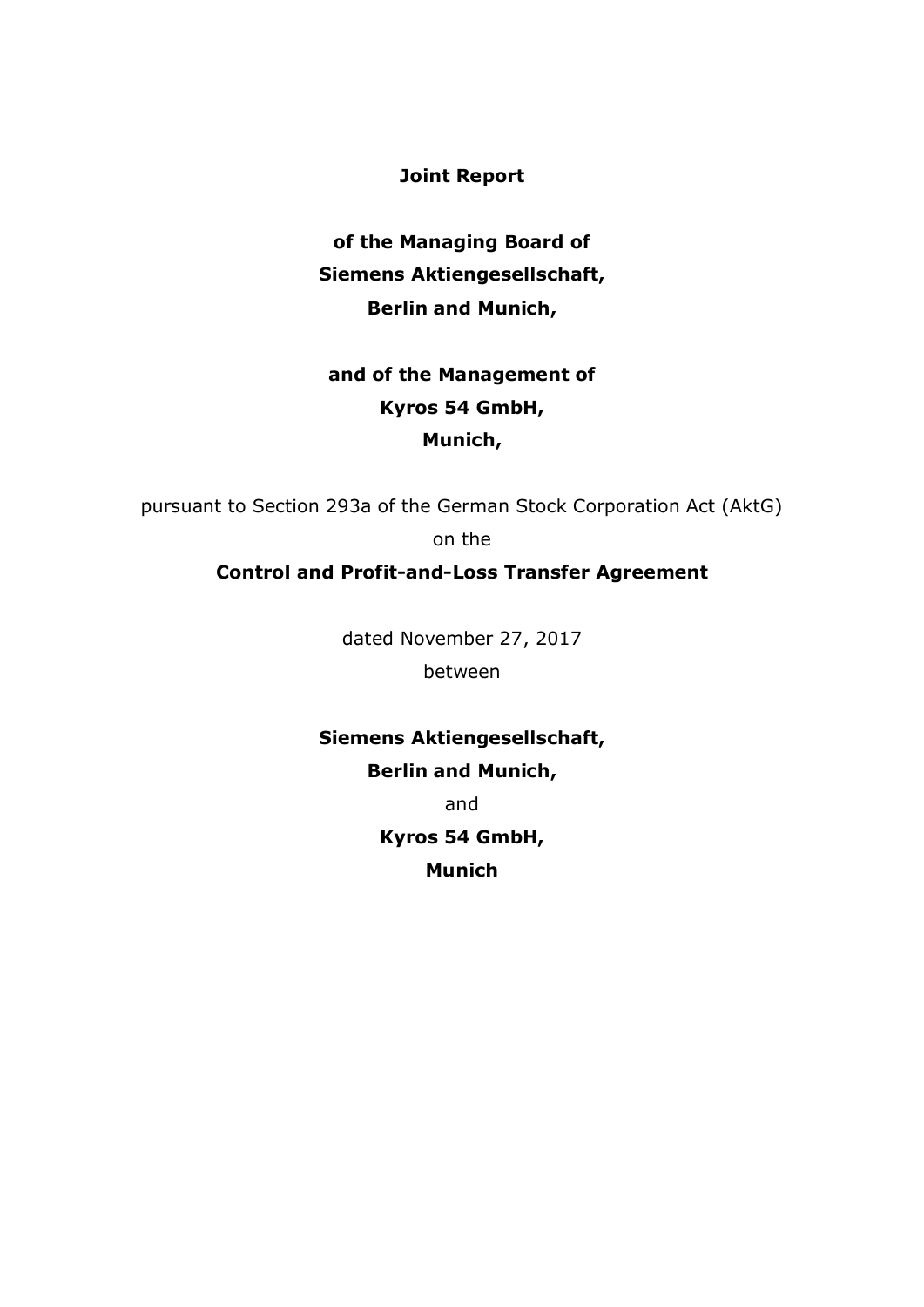#### **1. Introduction**

On November 27, 2017, Siemens Aktiengesellschaft, with registered offices in Berlin and Munich, registered with the register of companies at the District Court of Charlottenburg under registration number HRB 12300 B and with the register of companies at the District Court of Munich under registration number HRB 6684 (hereinafter referred to as "Siemens AG"), and Kyros 54 GmbH, with registered office in Munich, registered with the register of companies at the District Court of Munich under registration number HRB 234977 (hereinafter referred to as "Subsidiary"), entered into a Control and Profitand-Loss Transfer Agreement (hereinafter referred to as "Agreement") pursuant to which the Subsidiary subordinates its management to Siemens AG and undertakes to transfer its entire profits to Siemens AG, while Siemens AG undertakes to compensate losses incurred by the Subsidiary.

The Managing Board of Siemens AG and the Management of the Subsidiary are submitting the following Joint Report pursuant to Section 293a of the German Stock Corporation Act (AktG).

### **2. Contracting Parties to the Agreement**

The contracting parties to the Agreement are Siemens AG and Kyros 54 GmbH.

# **2.1 Siemens AG**

Siemens AG is an exchange-listed German stock corporation (*Aktiengesellschaft*) and the parent company of the Siemens Group. The Siemens Group is a globally operating technology company and had approximately 363,000 employees (average figure) worldwide in fiscal 2017, on the basis of continuing and discontinued operations.

The members of the Managing Board of Siemens AG are: Joe Kaeser (President and Chief Executive Officer), Dr. Roland Busch, Lisa Davis, Klaus Helmrich, Janina Kugel, Cedrik Neike, Michael Sen, and Dr. Ralf P. Thomas.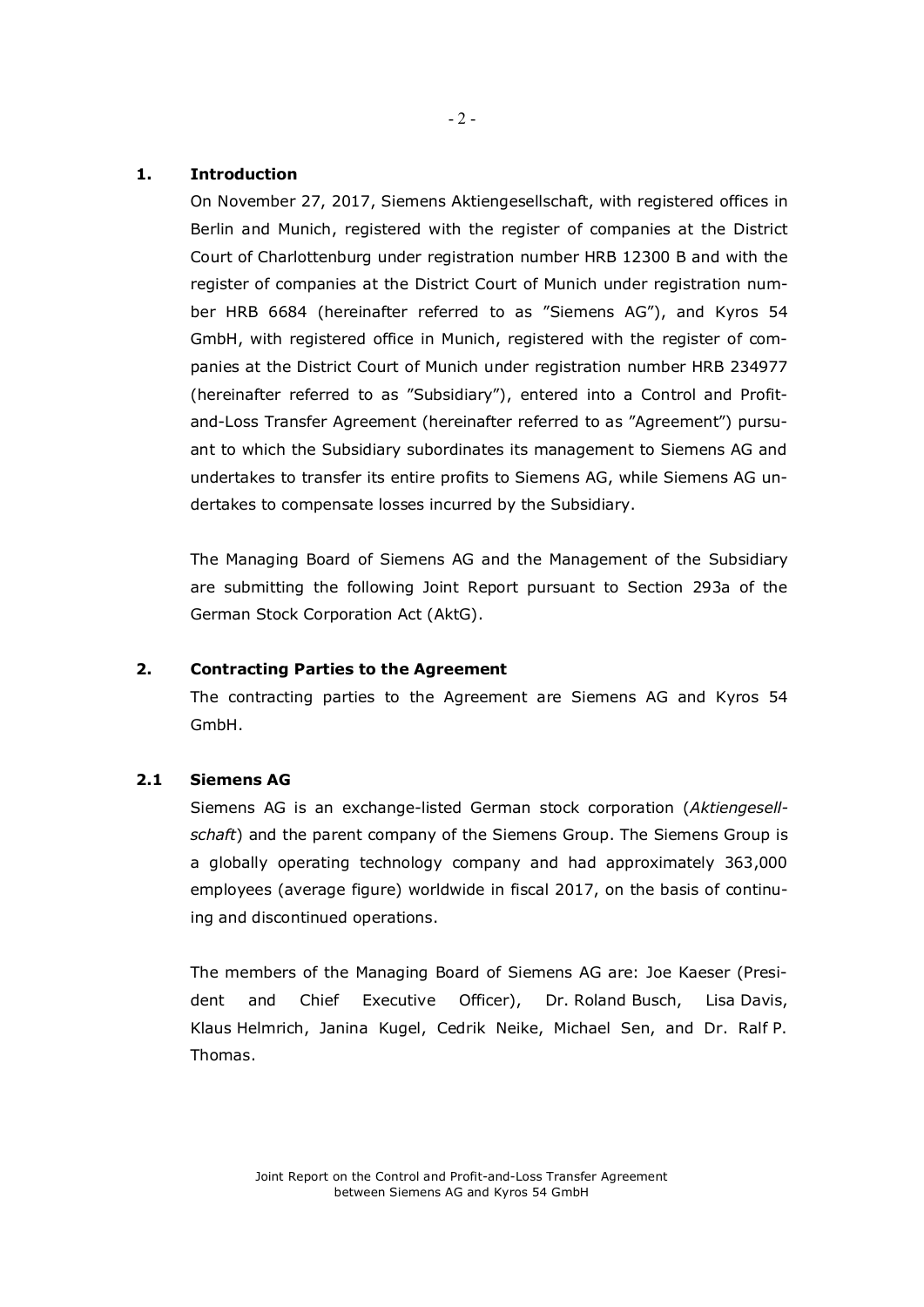Siemens AG is legally represented by two members of the Managing Board, or by one member of the Managing Board jointly with a "Prokurist" (holder of a special statutory authority, referred to as "Prokura", granted in accordance with Section 48 of the German Commercial Code (HGB)). Otherwise Siemens AG shall be represented by "Prokurists" or other duly authorized signatories to the extent authorized by the Managing Board.

The members of the Supervisory Board of Siemens AG are: Dr. Gerhard Cromme (Chairman), Birgit Steinborn (First Deputy Chairwoman), Werner Wenning (Second Deputy Chairman), Olaf Bolduan, Michael Diekmann, Dr. Hans Michael Gaul, Reinhard Hahn, Bettina Haller, Robert Kensbock, Harald Kern, Jürgen Kerner, Dr. Nicola Leibinger-Kammüller, Gérard Mestrallet, Dr. Norbert Reithofer, Güler Sabancı, Dr. Nathalie von Siemens, Michael Sigmund, Dorothea Simon, Jim Hagemann Snabe, and Sibylle Wankel.

The fiscal year of Siemens AG runs from October 1 to September 30 of the following year.

As a resident German corporation, Siemens AG is fully subject to corporation tax (KSt) and municipal trade tax (GewSt) in Germany.

#### **2.2 Kyros 54 GmbH**

The Subsidiary was established by Notarial Deed dated July 27, 2017, under the name of Blitz 17-570 GmbH by Blitzstart Holding AG, registration number HRB 128986, Munich (hereinafter referred to as "Blitzstart Holding AG") as its sole shareholder with subscribed capital of  $\epsilon$ 25,000 and registered with the register of companies at the District Court of Munich on August 2, 2017. The capital contributions for the shares have been paid in full. Siemens AG acquired all the shares in the Subsidiary from Blitzstart Holding AG pursuant to the Purchase and Assignment Agreement dated August 8, 2017. In the meantime, the name of the Subsidiary has been changed to Kyros 54 GmbH.

The fiscal year of the Subsidiary runs from October 1 to September 30 of the following year. The first fiscal year was a short fiscal year.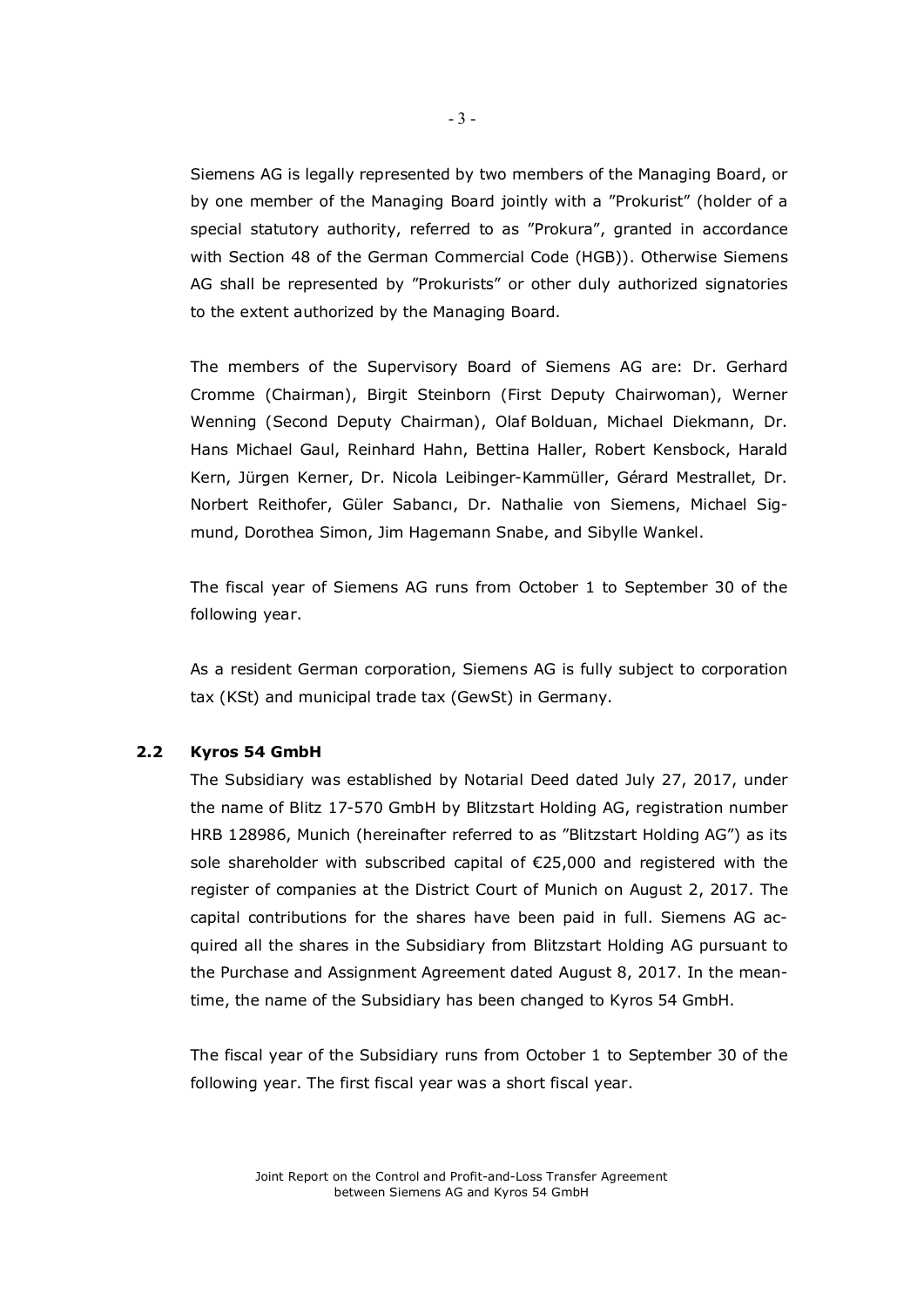The Managing Directors of the Subsidiary are Carina Schätzl and Steffen Großberger. Both are employees of Siemens AG. If there is only one Managing Director, he or she shall legally represent the Subsidiary alone. If several Managing Directors are appointed, the Subsidiary shall be legally represented by two Managing Directors or by one Managing Director jointly with a "Prokurist" (holder of a special statutory authority, referred to as "Prokura", granted in accordance with Section 48 of the German Commercial Code (HGB)). Otherwise the Subsidiary shall be represented by "Prokurists" or other duly authorized signatories to the extent authorized by the Managing Directors.

The Subsidiary does not have any employees at the moment and has not yet commenced business operations. It holds no capital investments in other companies.

The Annual Financial Statements of the Subsidiary for the short fiscal year ended September 30, 2017 report a net loss/accumulated loss of €15,564.40, resulting mainly from notarial fees and bank charges in connection with the acquisition of the Subsidiary and costs for using the Group's internal infrastructure services. The balance sheet as of September 30, 2017 shows total assets of €124,680.32 and an equity capital of €109,435.60.

The current object of the Subsidiary is to manage its own assets. It may engage in business of any kind and take any and all measures related to, or which seem to be directly or indirectly useful in promoting, its object. To that end, it can in particular found, acquire or integrate other German and foreign companies or participate in such companies, establish branch offices, conclude enterprise agreements and enter into communities of interest.

Kyros 54 GmbH is currently a pure shelf company, to which operating business may be contributed or transferred at a later time.

Since the Subsidiary's precise future activity is not yet certain, the risk of loss for Siemens AG cannot be specified in more concrete form at present.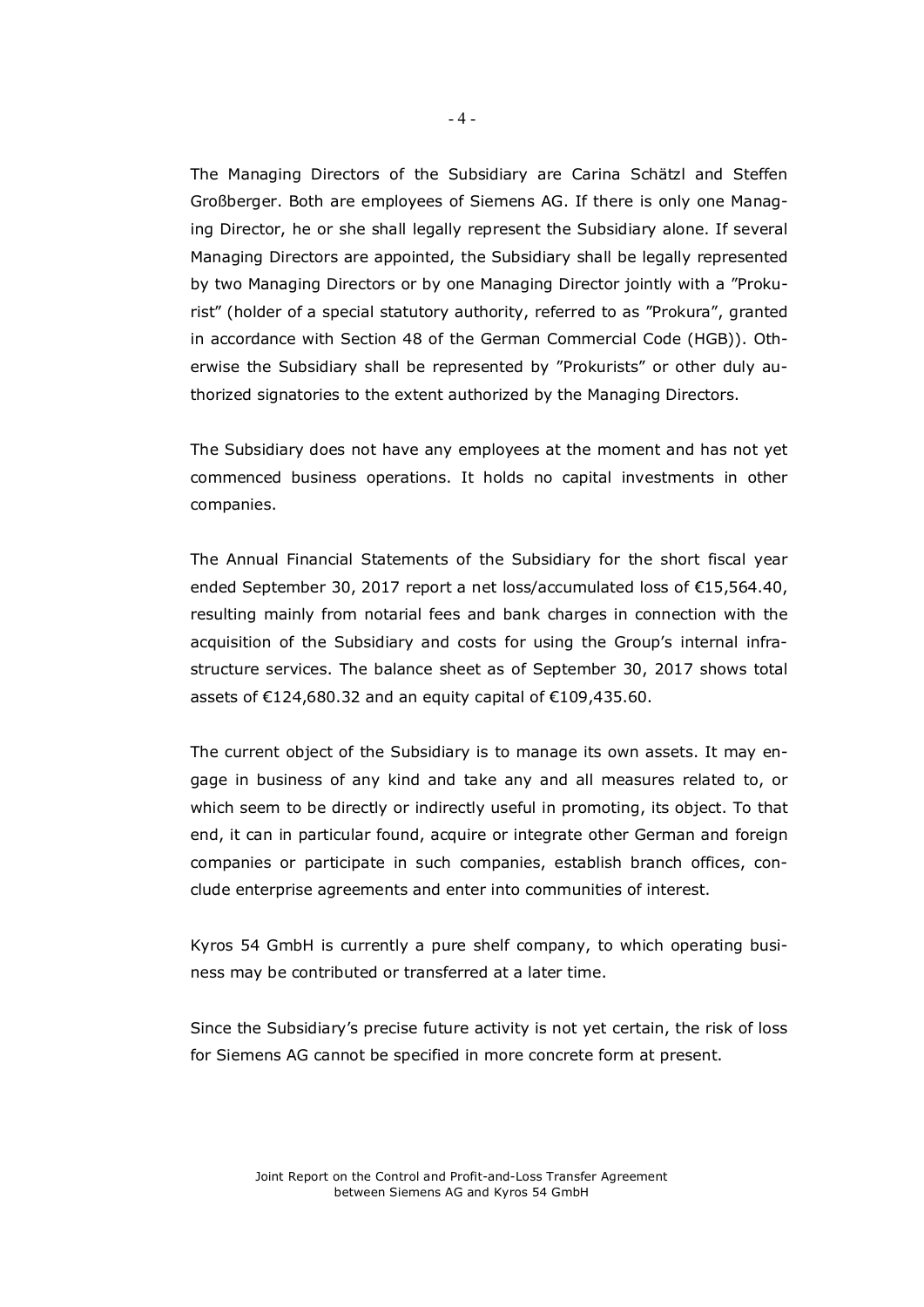The Subsidiary is integrated in the financing structure of the Siemens Group, in particular through participation in the cash management system of Siemens AG.

Since acquisition of the shares to the present day, Siemens AG has owned a direct 100-percent interest in the Subsidiary and is thus its sole shareholder.

# **3. Legal and economic reasons for concluding the Agreement; Implications of the Agreement**

The objective of the Agreement is to create a fiscal unity (*Organschaft*) for purposes of German corporation tax and municipal trade tax between Siemens AG and the Subsidiary as of fiscal year 2018 and to strengthen the Subsidiary's organizational integration in Siemens AG required for an existing fiscal unity (*Organschaft*) for purposes of value-added tax.

Under this fiscal unity (*Organschaft*) regime, profits and losses of the Subsidiary as the fiscal subsidiary company (*Organgesellschaft*) are directly attributed for tax purposes to Siemens AG as the fiscal parent company (*Organträgerin*). Consequently, positive and negative results at the level of Siemens AG can be netted for tax purposes. Depending on the taxable earnings situation of the companies forming part of the fiscal unity (*Organschaft*), this may result in tax advantages. Without this Agreement, such netting of results for tax purposes would not be possible.

In addition, as part of the fiscal unity (*Organschaft*) profits are transferred to Siemens AG without an additional tax burden. Without a fiscal unity (*Organschaft*), profits generated by the Subsidiary could at best be distributed to Siemens AG by way of a distribution of profits; in this event, Siemens AG would be subject to German corporation tax and municipal trade tax under current tax laws with respect to 5 percent of the profit distribution.

The conclusion of the Agreement does not involve any changes in the participation quotas held in the contracting parties.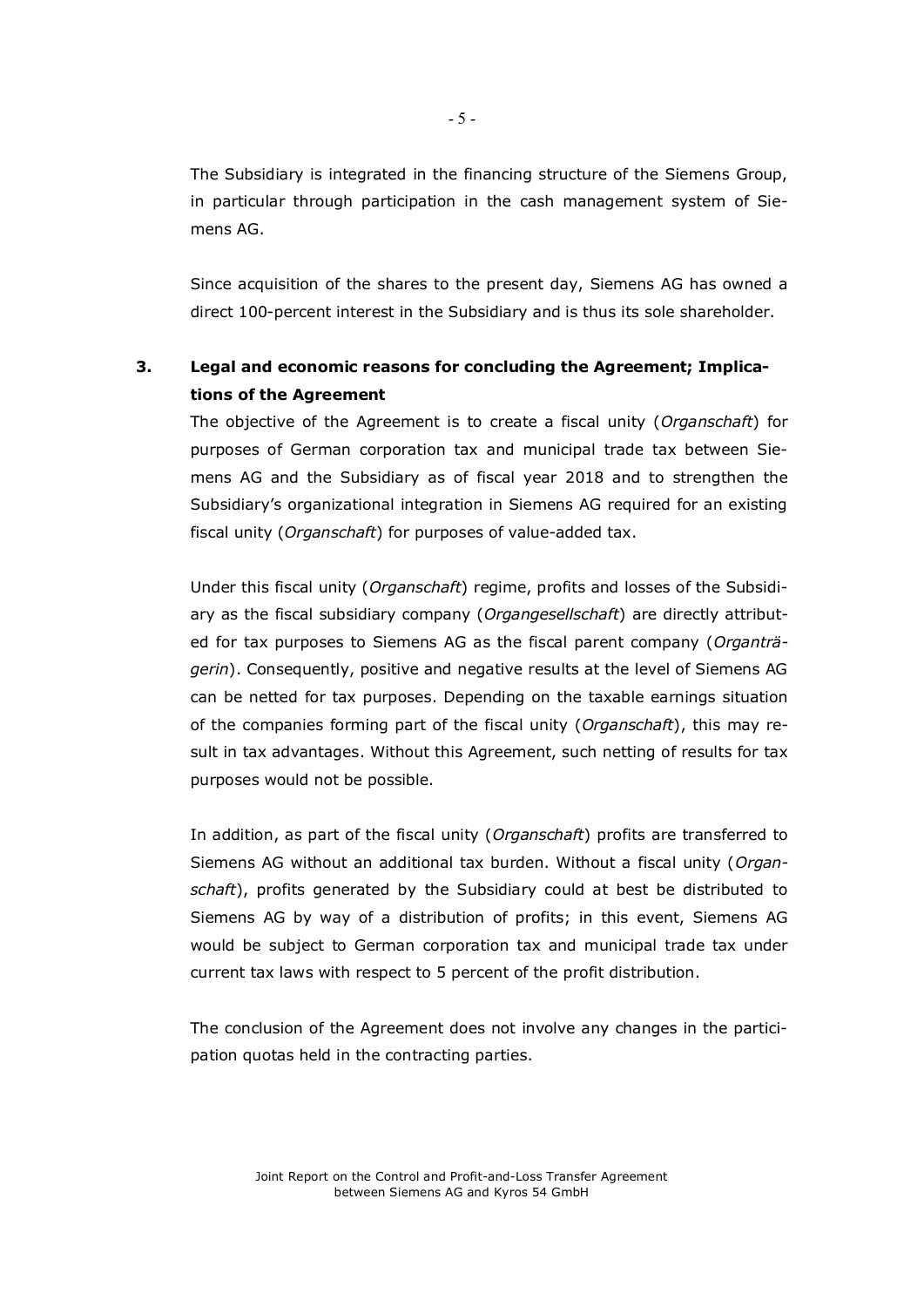From the perspective of Siemens AG shareholders, the Agreement will not have any special consequences apart from Siemens AG's commitment to assume the Subsidiary's losses, in particular because there will be no compensation payment and financial settlement with outside shareholders.

Under the Agreement, the Subsidiary shall subordinate the management of its company to Siemens AG. Siemens AG shall thereafter have the right to give instructions to the Management of the Subsidiary on how the Subsidiary is to be managed. The Management of the Subsidiary shall be obliged to obey the instructions. As a result, the Subsidiary's organizational integration in Siemens AG required for fiscal unity (*Organschaft*) between Siemens AG and the Subsidiary for purposes of value-added tax will be strengthened.

Owing to the inclusion of the Subsidiary in the fiscal unity (*Organschaft*) with Siemens AG for purposes of value-added tax, domestic services and goods provided between the Subsidiary and Siemens AG and other fiscal subsidiary companies of Siemens AG are non-taxable internal revenues on which no value-added tax is owed. The entrepreneur within the meaning of the Value-Added Tax Act (UStG) is Siemens AG as the fiscal parent company. The value-added tax for the fiscal unity (*Organschaft*) is owed by Siemens AG and the latter is entitled to value-added tax refunds. Compensation based on the causation principle is paid *inter partes* between Siemens AG and the Subsidiary.

In particular, the fiscal unity (*Organschaft*) for purposes of value-added tax simplifies administration. Moreover, any non-deductible input taxes can be avoided if deduction of input tax for received goods and services between the companies were to be denied without the existence of the fiscal unity (*Organschaft*).

The agreement is already being concluded now so that the above advantages can be leveraged promptly as soon as operating business is transferred or contributed to the Subsidiary.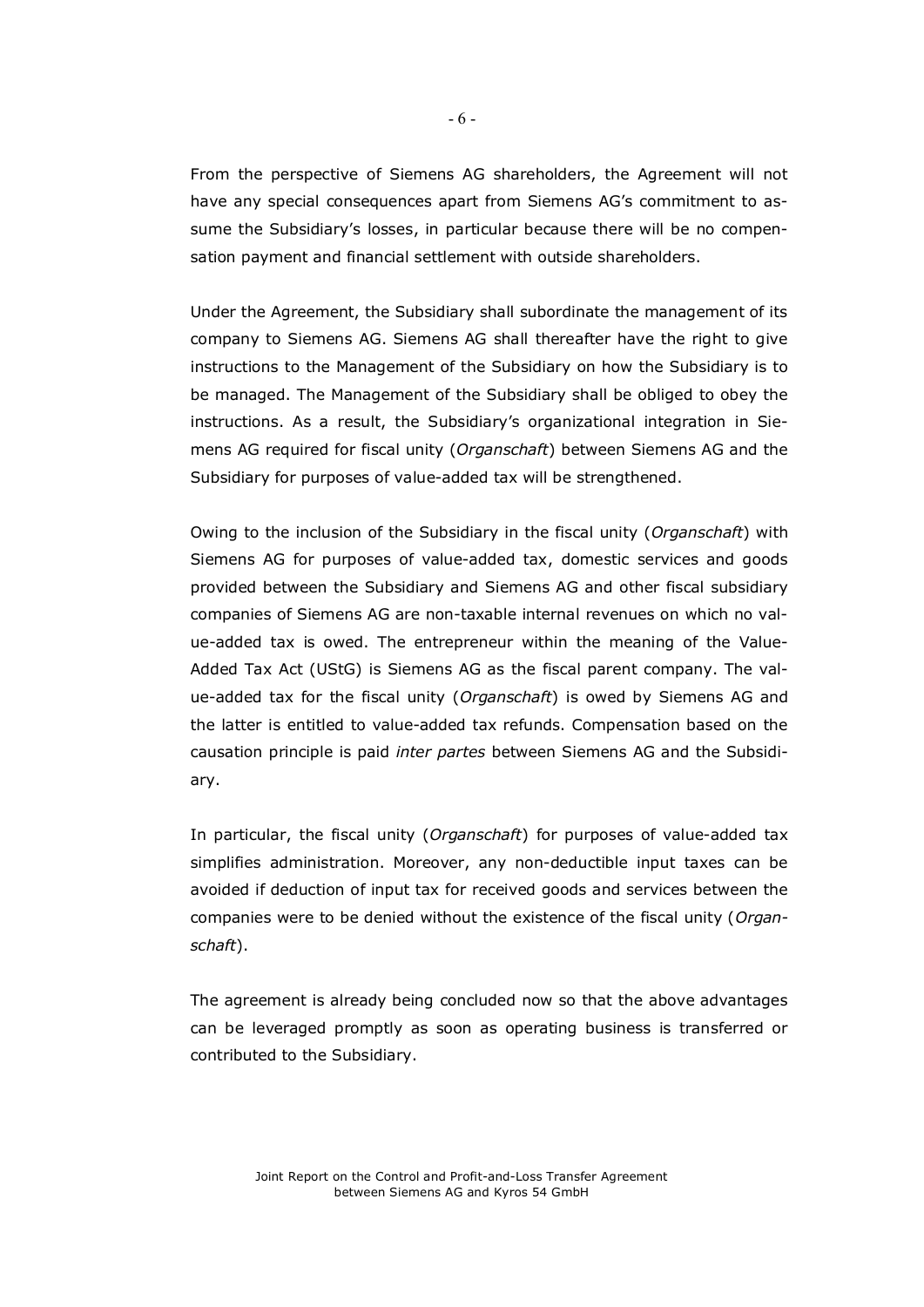#### **4. Alternatives to concluding the Agreement**

There is no economically rational alternative to concluding the Agreement.

Pursuant to Section 14 (1) of the German Corporation Tax Act (KStG) in combination with Section 17 (1) sentence 1 of the German Corporation Tax Act (KStG), the conclusion of this Agreement is a mandatory prerequisite for the fiscal unity (*Organschaft*) for purposes of German corporation tax and municipal trade tax between the Subsidiary as the fiscal subsidiary company (*Organgesellschaft*) and Siemens AG as the fiscal parent company (*Organträgerin*). Therefore, the resulting tax advantages (cf. paragraph 3 above) can only be obtained by means of the Agreement.

In particular, a transformation of the Subsidiary into a partnership (*Personengesellschaft*) by change of legal form (*formwechselnde Umwandlung*) does not lead to a comparable result for tax purposes, as the Subsidiary's earnings would be subject to German municipal trade tax at the partnership level, whereas in the case of a fiscal unity (*Organschaft*) they are taxable at the level of the fiscal parent company (*Organträgerin*) and can there be offset against the fiscal parent company's positive or negative income.

In contrast, a mere control agreement in accordance with Section 291 (1) sentence 1 of the German Stock Corporation Act (AktG) will not serve as an equivalent alternative because a fiscal unity (*Organschaft*) for purposes of corporation tax and municipal trade tax cannot be created with the Subsidiary if the Subsidiary is under no obligation to transfer profits.

A merger of the Subsidiary with and into Siemens AG is also not a preferable option because the Subsidiary would then lose its legal independence.

With regard to the objective of ensuring that the advantages presented under paragraph 3 can be leveraged promptly, not concluding the agreement now, but instead only after any operating business has been contributed or transferred to the Subsidiary, would also not be an economically rational alternative.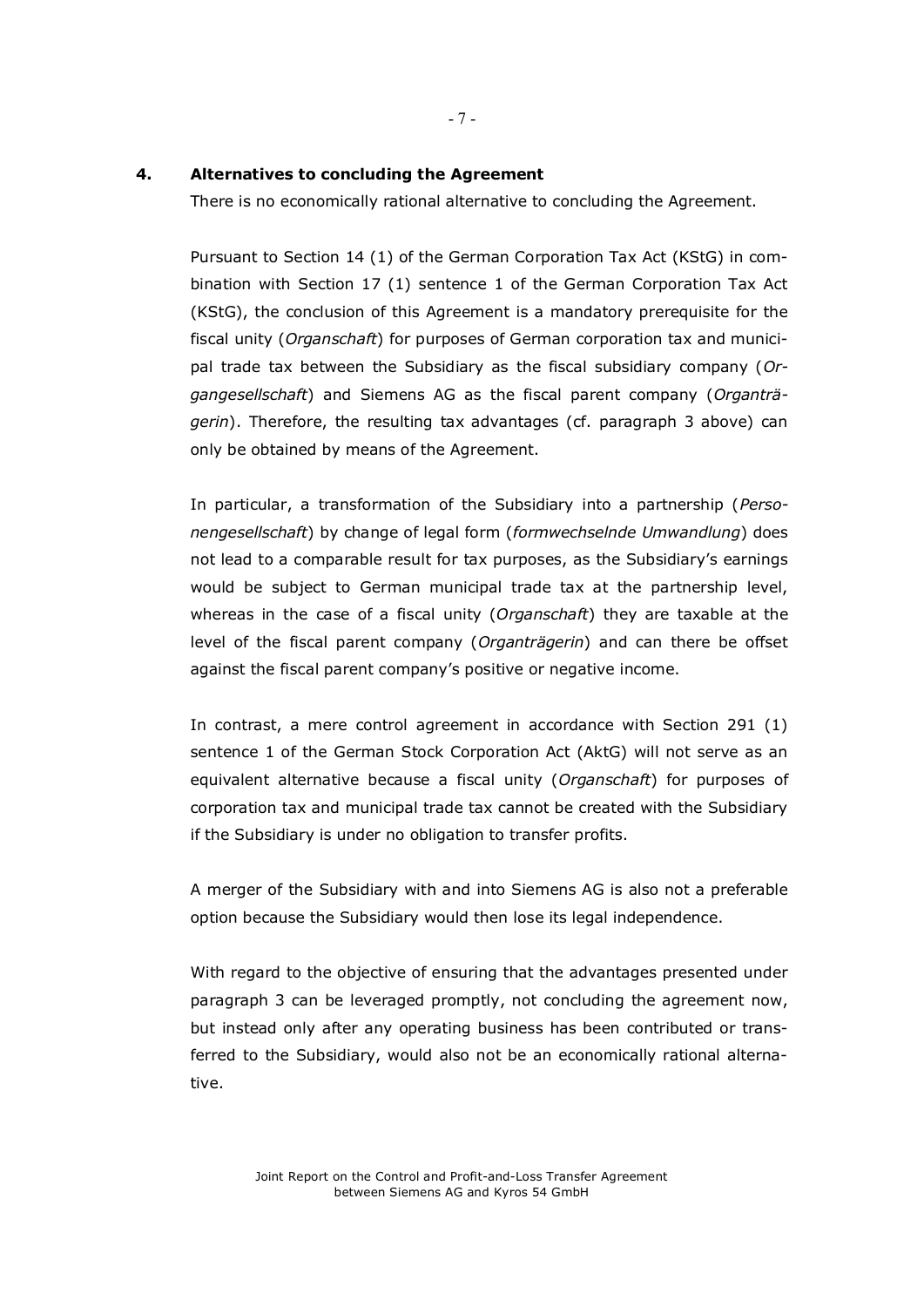#### **5. Explanation of the Agreement**

The Agreement is a control and profit-and-loss transfer agreement and thus an enterprise agreement pursuant to Section 291 (1) sentence 1 of the German Stock Corporation Act (AktG). It requires the approval of the Annual Shareholders' Meeting of Siemens AG and the Shareholders' Meeting (*Gesellschafterversammlung*) of the Subsidiary and must be registered in the register of companies at the registered office of the Subsidiary. The Agreement is to be submitted for approval to the Annual Shareholders' Meeting of Siemens AG on January 31, 2018 and is expected to be submitted for approval to the Shareholders' Meeting of the Subsidiary in December 2017.

The following is to explain the individual provisions of the Agreement:

#### **Control (Article 1)**

Under the Agreement, the Subsidiary shall subordinate management of its company to Siemens AG. Siemens AG shall accordingly have the right to give instructions to the Management of the Subsidiary on how the Subsidiary is to be managed (including its entire commercial sphere within the meaning of the Value-Added Tax Act (UStG)). The Management of the Subsidiary shall be obliged to obey the instructions. Notwithstanding the right to give instructions, the Subsidiary's Managing Directors are still responsible for managing and representing the Subsidiary.

#### **Transfer of profits (Article 2)**

Pursuant to Article 2.1, the Subsidiary undertakes to transfer its entire profits to Siemens AG in accordance with Section 301 of the German Stock Corporation Act (AktG). Accordingly – subject to the set-up or release of reserves – the annual net income accruing without the transfer of profits, less any loss carried forward from the previous year, an amount to be allocated to the legal reserve, and the amount blocked from distribution in accordance with Section 268 (8) of the German Commercial Code (HGB), must be transferred. In addition, Article 2.1 provides a dynamic reference to Section 301 of the German Stock Corporation Act (AktG) ("as amended from time to time"). Pursuant to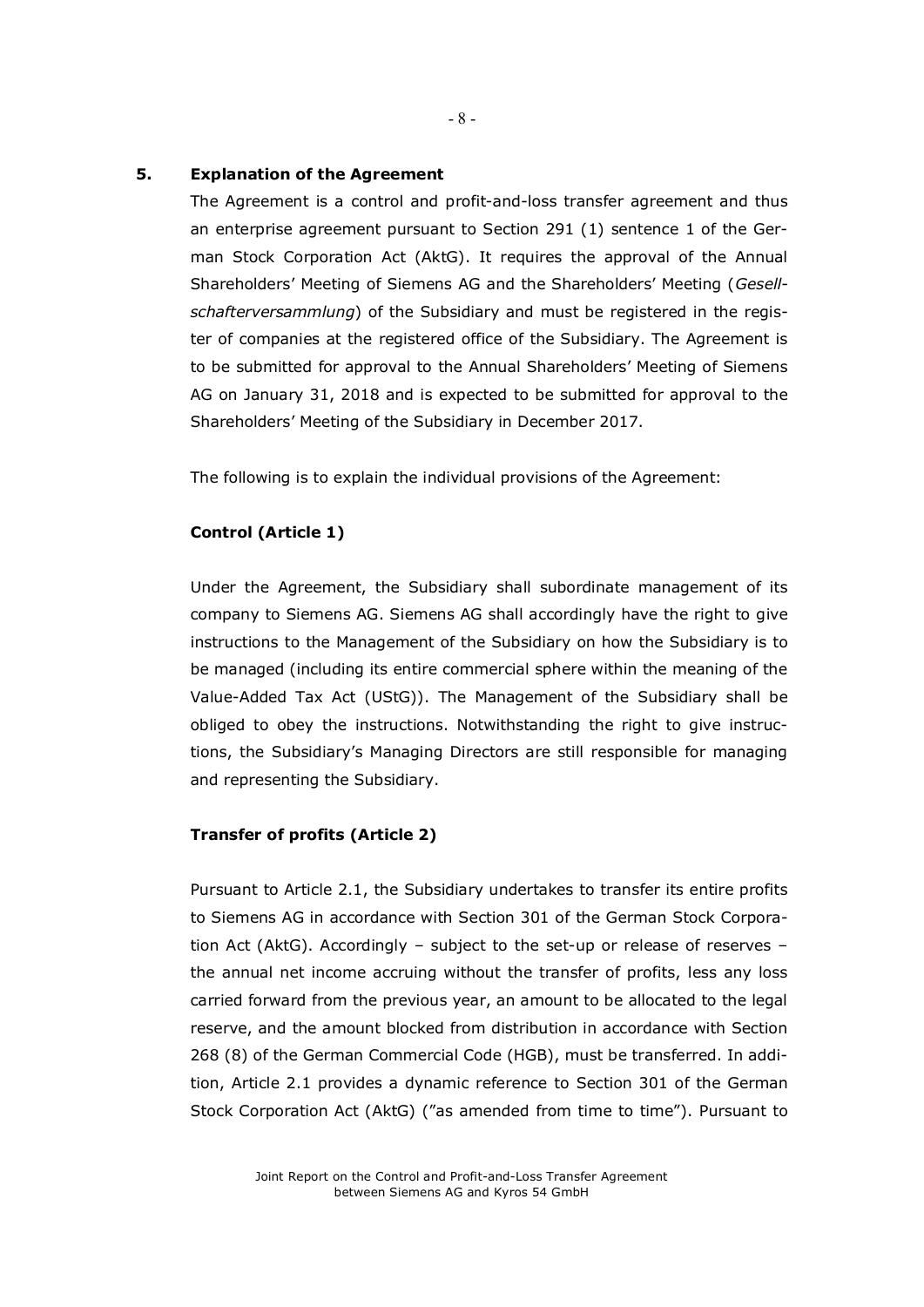Section 14 (1) sentence 1, in combination with Section 17 (1) of the German Corporation Tax Act (KStG), the transfer of profits is a mandatory prerequisite for the fiscal unity (*Organschaft*) for tax purposes between the Subsidiary and Siemens AG.

The Subsidiary is entitled, with the consent of Siemens AG, to appropriate amounts from the annual net income to other retained earnings pursuant to Section 272 (3) of the German Commercial Code (HGB) provided that this is permitted under commercial law and economically justified based on reasonable business judgment. The formation of statutory reserves is permitted. Upon request by Siemens AG, amounts appropriated to other retained earnings pursuant to Section 272 (3) of the German Commercial Code (HGB) during the term of the Agreement shall be released and used to compensate an annual net loss or be transferred as profits. The transfer of capital reserves and retained earnings existing prior to the date of the Agreement shall be excluded. To this extent, the provisions explained above are common within the framework of a control and profit-and-loss transfer agreement.

Siemens AG may demand that the Subsidiary transfer profits in advance during the year, if and to the extent this is legally permissible. If the Agreement does not end before the end of the Subsidiary's fiscal year, the entitlement to the transfer of profits shall arise at the end of the Subsidiary's fiscal year and shall be due with that date as value date. The obligation to transfer profits shall apply retroactively as of the beginning of the Subsidiary's fiscal year in which the Agreement becomes effective by registration in the register of companies at the registered office of the Subsidiary.

#### **Assumption of losses (Article 3)**

Pursuant to Article 3 of the Agreement, Siemens AG shall be obliged to assume the losses of the Subsidiary in accordance with Section 302 of the German Stock Corporation Act (AktG). It requires Siemens AG to compensate any annual net loss of the Subsidiary that is otherwise, i.e. regardless of the obligation to compensate for losses, incurred during the term of the Agreement, to the extent that such loss is not compensated by release of any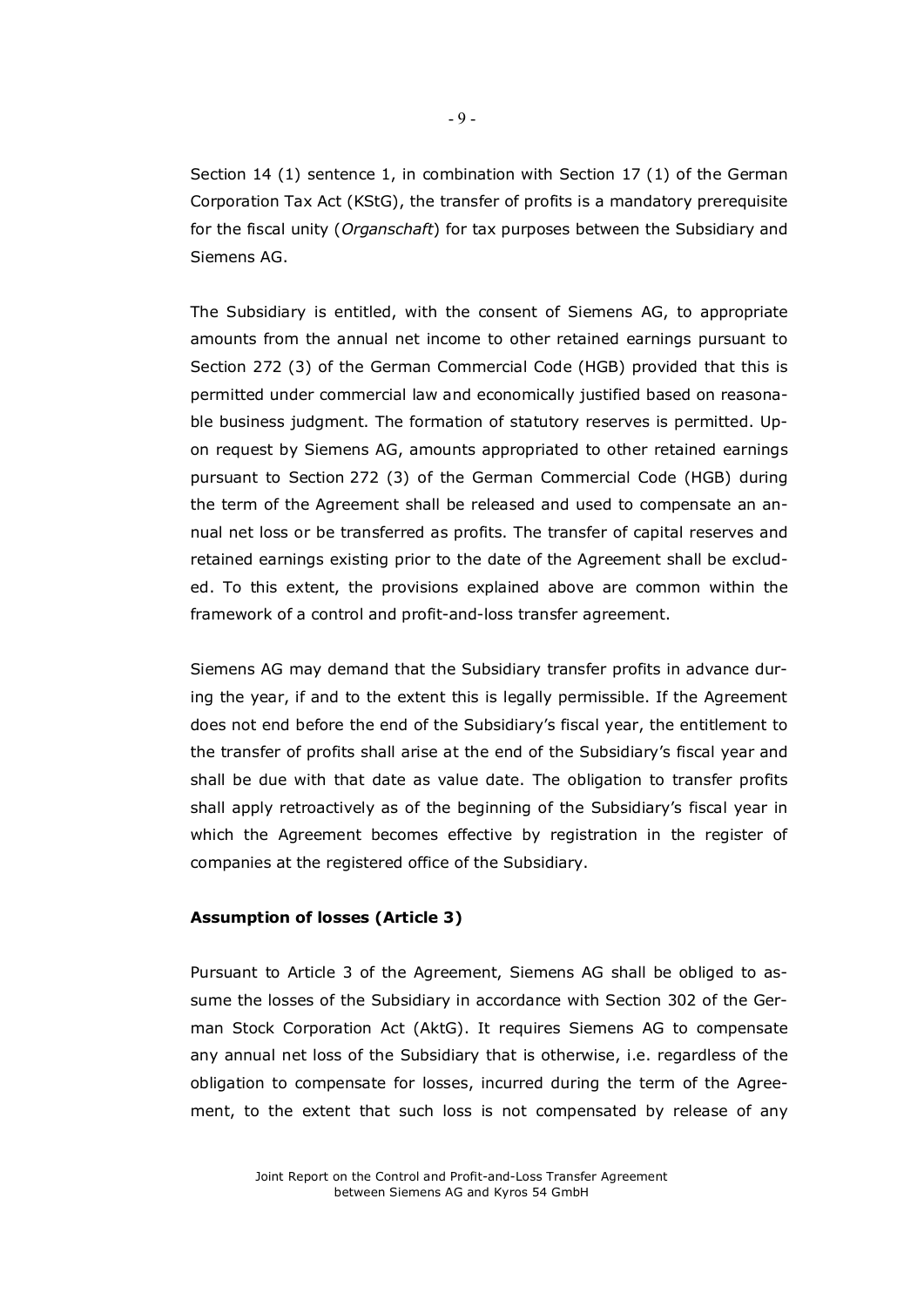amounts from the Subsidiary's other retained earnings appropriated during the term of the Agreement. In addition, Article 3.1 provides a dynamic reference to Section 302 of the German Stock Corporation Act (AktG) ("as amended from time to time"). In order for the fiscal unity (*Organschaft*) between the Subsidiary and Siemens AG to become effective, it is a mandatory prerequisite for tax purposes that Siemens AG as the fiscal parent company (*Organträgerin*) undertake to compensate any loss incurred by the Subsidiary as the fiscal subsidiary company (*Organgesellschaft*) (Section 17 of the German Corporation Tax Act (KStG)). To this extent, the provisions explained above are common within the framework of a control and profit-and-loss transfer agreement.

If the Agreement does not end before the end of the Subsidiary's fiscal year, the entitlement to the assumption of losses shall arise at the end of the Subsidiary's fiscal year and shall be due with that date as value date. The obligation to assume losses shall apply retroactively as of the beginning of the Subsidiary's fiscal year in which the Agreement becomes effective by registration in the register of companies at the registered office of the Subsidiary.

#### **Effectiveness and term (Article 4)**

Article 4.1 of the Agreement makes it clear that the Agreement becomes effective upon registration in the register of companies at the registered office of the Subsidiary.

The Agreement shall be concluded for an indefinite period of time. It may be terminated ordinarily upon three (3) months' notice prior to the end of the Subsidiary's fiscal year, but for the first time to the end of the Subsidiary's fiscal year that ends at least five (5) years in time after the beginning of the Subsidiary's fiscal year in which the Agreement became effective. In addition to the above notice period, Siemens AG can terminate the Agreement ordinarily at any time after the minimum term specified in the above sentence expires and with two (2) weeks' prior notice. For the fiscal unity (*Organschaft*) for tax purposes to become effective, the Agreement must be concluded pursuant to Section 14 (1) sentence 1 no. 3, in combination with Sec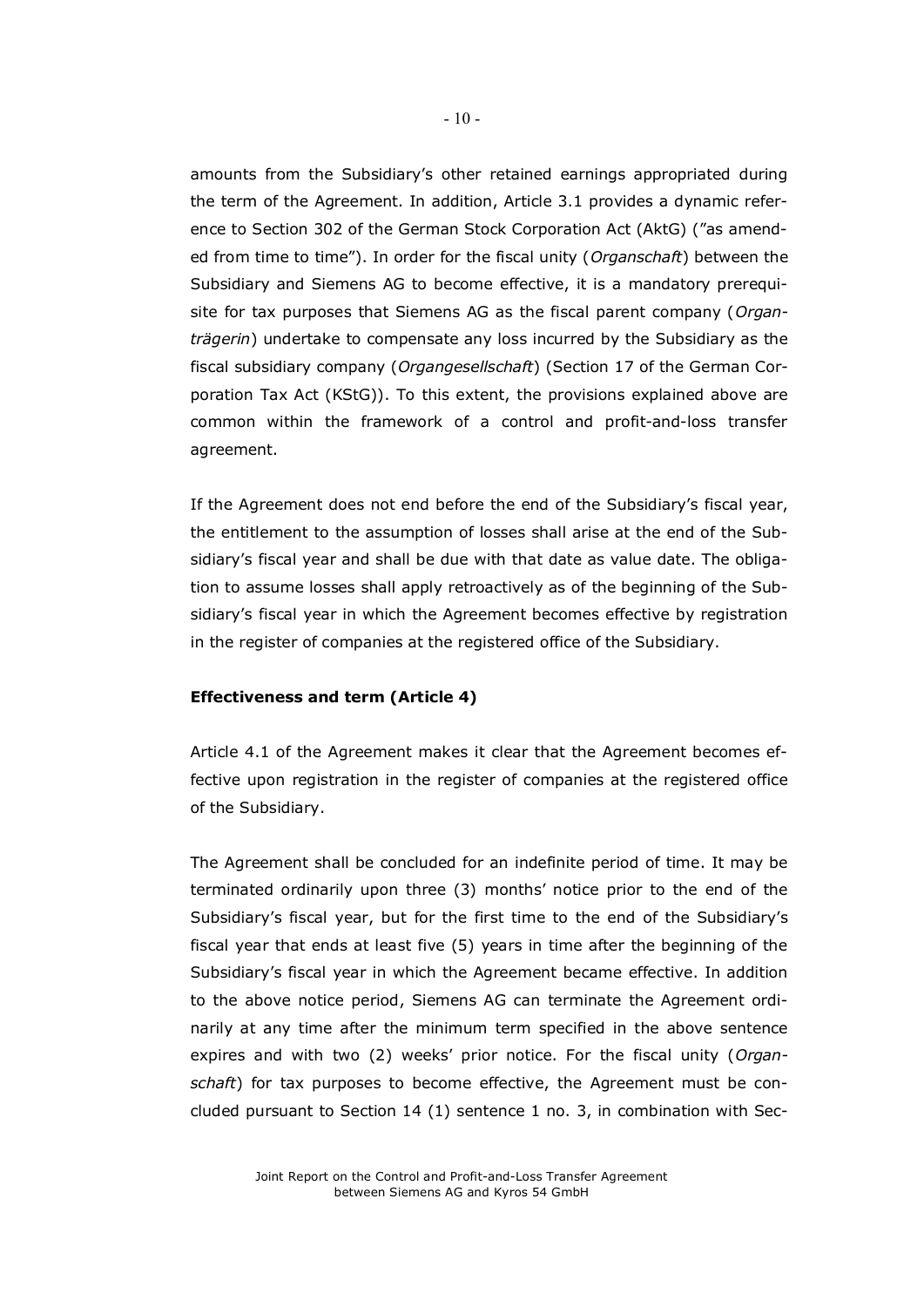tion 17 (1) of the German Corporation Tax Act (KStG) for a period of at least five (5) years and actually be implemented during its entire term.

The right of either party to terminate the Agreement for good cause without observing a notice period shall remain unaffected. Good cause shall exist in particular in the event of insolvency, merger, split-up or liquidation of Siemens AG or the Subsidiary; it shall also exist if Siemens AG disposes of or contributes shares and thus no longer directly holds all the shares in the Subsidiary, or an outside shareholder participates in the Subsidiary for the first time within the meaning of Section 307 of the German Stock Corporation Act (AktG) as a result of Siemens AG disposing of or contributing shares. In the event that shares are disposed of or contributed, Siemens AG may also terminate the Agreement as of the date of conclusion of the promissory agreement relating to the disposal or contribution of the shares in the Subsidiary, effective the date of transfer of the shares or at an earlier date. Good cause shall also exist in case of an initial public offering ("IPO") of the Subsidiary; in such a case, the Agreement can also be terminated as of the date on which the prospectus is approved by the responsible authority, effective the date on which the IPO is completed (transfer of the shares to the investors) or at an earlier date. The above is not an exhaustive enumeration of good causes.

Notice of termination shall be given in writing.

#### **Final provisions (Article 5)**

Pursuant to Article 5.1 of the Agreement, the interpretation of individual provisions of the Agreement is subject to Section 14 and Section 17 of the German Corporation Tax Act (KStG), as amended from time to time.

Article 5.2 of the Agreement contains a common so-called severability clause to ensure that the Agreement is maintained, should individual provisions, in whole or in part, turn out to be ineffective, unenforceable or incomplete. Therefore, should any provision of the Agreement be or become ineffective or unenforceable in whole or in part or should the Agreement contain a gap, this shall not affect the validity of the remaining provisions of the Agreement. In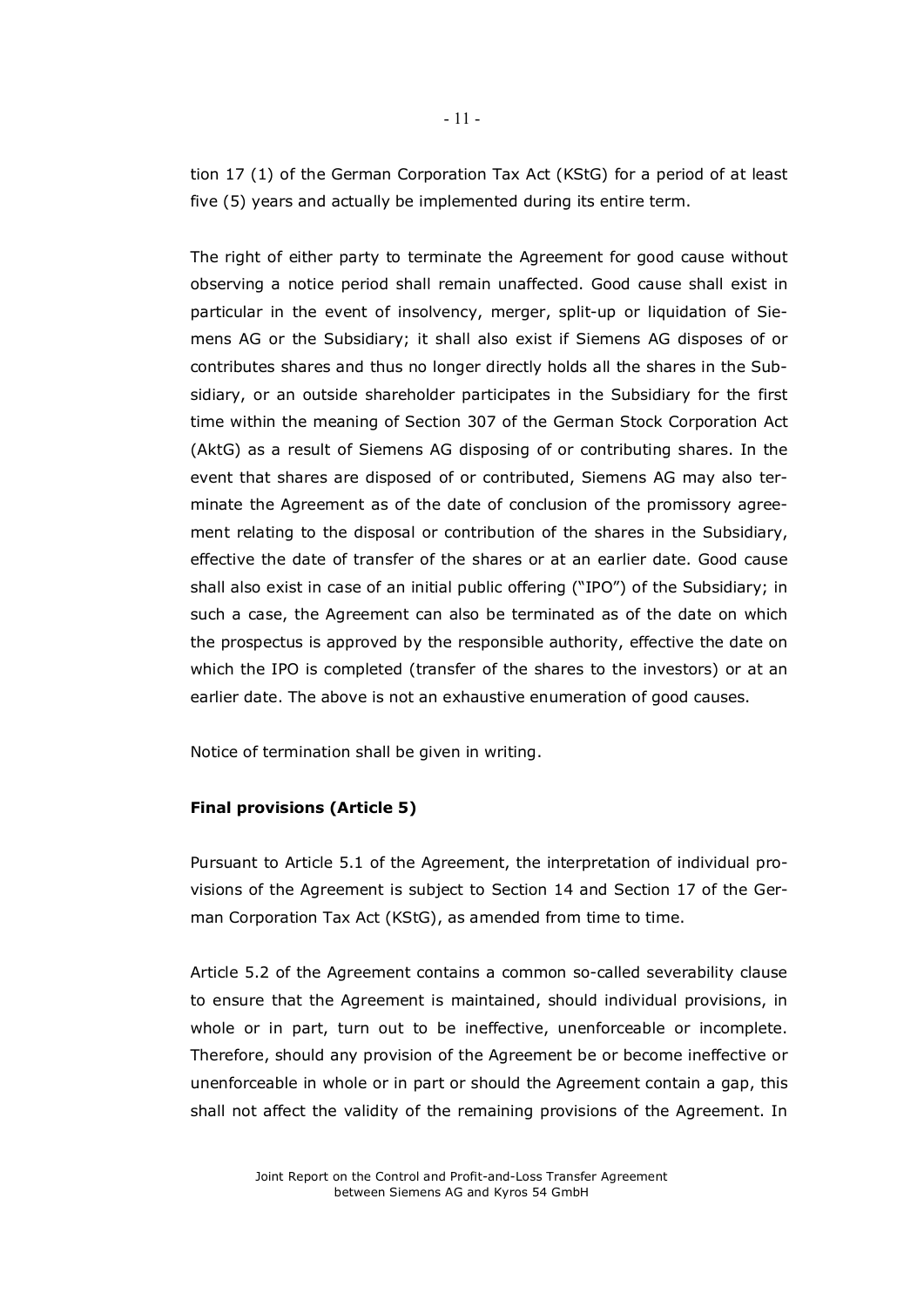place of the ineffective or unenforceable provision, the parties shall agree on an effective or enforceable provision which, in its economic effect, comes as close as legally possible to that of the ineffective or unenforceable provision. In the event of a gap in the Agreement, the parties shall agree on a provision that would have been intended, in light of the object and purpose of the Agreement, had they considered the point on concluding the Agreement.

Pursuant to Article 5.3 of the Agreement, if a declaration is to be made in writing or in written form under the terms of the Agreement, such a declaration shall be signed by the issuer(s) authorized to represent the declaring party, signing his/her name in his/her own hand, and transmitted to the other party as an original. This written form may not be replaced by the electronic form.

Pursuant to Article 5.4 of the Agreement, the place of performance and jurisdiction for both parties shall be Munich.

# **No compensation payments and no financial settlements, no requirement for an audit of the Agreement**

Siemens AG is the sole and direct shareholder of the Subsidiary. There are no outside shareholders. No compensation payments or financial settlements pursuant to Section 304 and Section 305, respectively, of the German Stock Corporation Act (AktG) are to be made. Moreover, it will not be necessary to have the Agreement audited by a contract auditor pursuant to Section 293b (1) of the German Stock Corporation Act (AktG) or to prepare an audit report pursuant to Section 293e of the German Stock Corporation Act (AktG). In the absence of any compensation payment pursuant to Section 304 of the German Stock Corporation Act (AktG) and any financial settlement pursuant to Section 305 of the German Stock Corporation Act (AktG), there is also no need to carry out an evaluation of the parties to the Agreement to determine the reasonableness of any compensation payment or financial settlement.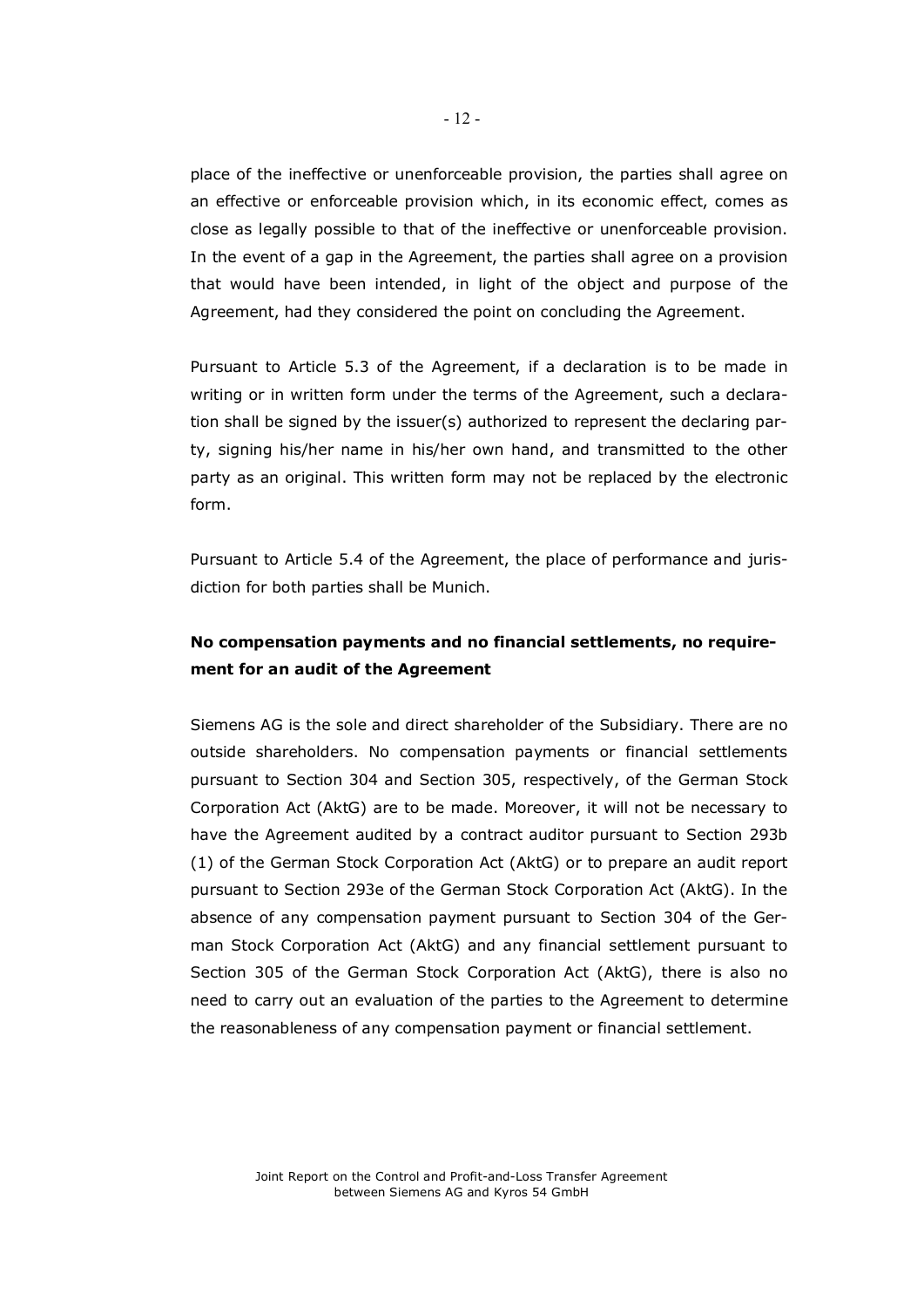A summary appraisal of the Agreement shows that, for the reasons presented above, it is beneficial to both Siemens AG and the Subsidiary.

Munich, November 27, 2017

# **Siemens Aktiengesellschaft**

## **The Managing Board**

[signed] Kaeser (President and CEO)

[signed] [signed] Dr. Busch

Davis

[signed] Helmrich [signed] Kugel

[signed] Neike

[signed]<br>Sen

[signed] Dr. Thomas

Joint Report on the Control and Profit-and-Loss Transfer Agreement between Siemens AG and Kyros 54 GmbH